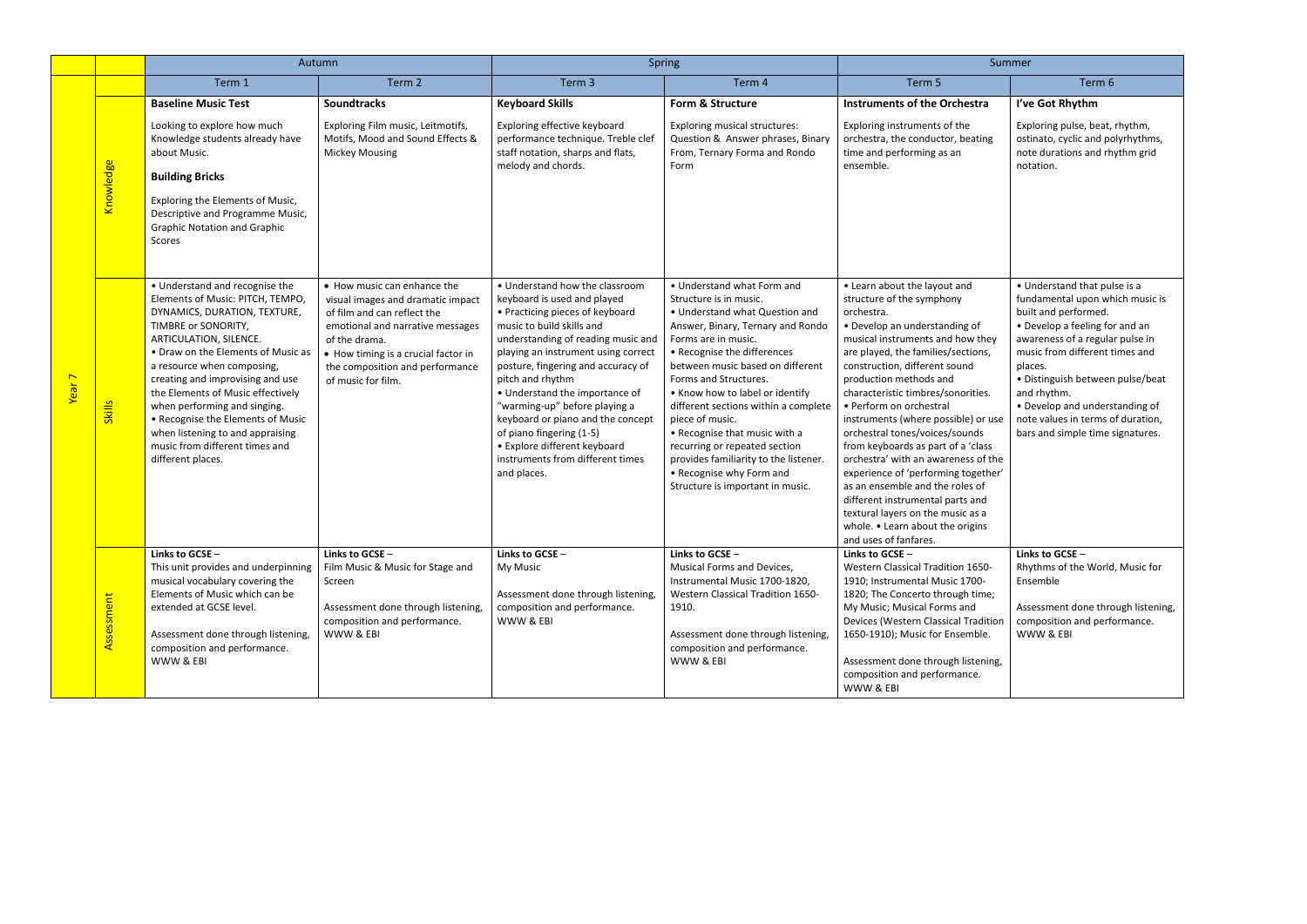|        |               | Autumn                                                                                                                                                                                                                                                                                     | Spring                                                                                                                                                                                                                                                                                                                                                                              |                                                                                                                                                                                                                                                                                                                                                                                                                                 |                                                                                                                                                                                                                                                                                                                                                                                                                                                                                                                                              | Summer                                                                                                                                                                                                                                                                                                                                                                                                                  |                                                                                                                                                                                                                                                                                                                                                                                                                                                                                                                                                                                                         |
|--------|---------------|--------------------------------------------------------------------------------------------------------------------------------------------------------------------------------------------------------------------------------------------------------------------------------------------|-------------------------------------------------------------------------------------------------------------------------------------------------------------------------------------------------------------------------------------------------------------------------------------------------------------------------------------------------------------------------------------|---------------------------------------------------------------------------------------------------------------------------------------------------------------------------------------------------------------------------------------------------------------------------------------------------------------------------------------------------------------------------------------------------------------------------------|----------------------------------------------------------------------------------------------------------------------------------------------------------------------------------------------------------------------------------------------------------------------------------------------------------------------------------------------------------------------------------------------------------------------------------------------------------------------------------------------------------------------------------------------|-------------------------------------------------------------------------------------------------------------------------------------------------------------------------------------------------------------------------------------------------------------------------------------------------------------------------------------------------------------------------------------------------------------------------|---------------------------------------------------------------------------------------------------------------------------------------------------------------------------------------------------------------------------------------------------------------------------------------------------------------------------------------------------------------------------------------------------------------------------------------------------------------------------------------------------------------------------------------------------------------------------------------------------------|
|        |               | Term 1                                                                                                                                                                                                                                                                                     | Term 2                                                                                                                                                                                                                                                                                                                                                                              | Term 3                                                                                                                                                                                                                                                                                                                                                                                                                          | Term 4                                                                                                                                                                                                                                                                                                                                                                                                                                                                                                                                       | Term 5                                                                                                                                                                                                                                                                                                                                                                                                                  | Term 6                                                                                                                                                                                                                                                                                                                                                                                                                                                                                                                                                                                                  |
|        | Knowledge     | <b>Hooks &amp; Riffs</b><br>Exploring repeated musical patterns:<br>Hooks & Riffs through Western<br>Classical and Popular music.                                                                                                                                                          | <b>Offbeat</b><br>Exploring Reggae, syncopation,<br>texture, chords, Reggae song lyrics<br>and creating a Reggae arrangement.                                                                                                                                                                                                                                                       | <b>Variations</b><br>Exploring ways to develop musical<br>ideas through changing and adding<br>to a Theme and Ground Bass<br>Variations.                                                                                                                                                                                                                                                                                        | <b>All That Jazz</b><br>Exploring chord and chord patterns,<br>improvisation, the 12 Bar Blues, the<br>Blues scale, Swing and Big Band Jazz.                                                                                                                                                                                                                                                                                                                                                                                                 | <b>All About the Bass</b><br>Exploring bass clef reading and<br>notation, bass clef instruments and<br>bass line patterns: Riffs, Walking<br>Bass, Pedals, etc.                                                                                                                                                                                                                                                         | <b>Saharan Sounds</b><br><b>Exploring African Drumming,</b><br>polyrhythms, syncopation, call &<br>response, cyclic rhythms and rhythm<br>grid notation.                                                                                                                                                                                                                                                                                                                                                                                                                                                |
| Year 8 | <b>Skills</b> | •Understand how music is based<br>on Repeated Musical Patterns.<br>• Understand and distinguish<br>between Hooks, Riffs and<br>Ostinatos.<br>• Perform, create and listen to<br>and appraise a range of music<br>from different times and places<br>based on Repeated Musical<br>Patterns. | • To recognise the stylistic<br>conventions of Reggae music<br>. How chords contribute to the<br>texture of a song<br>• To recognise the key features of a<br>Reggae bass line<br>• To understand syncopation and<br>how it is used in Reggae music<br>• To identify the different layers that<br>make up Reggae music<br>• Understand the key themes and<br>style of Reggae lyrics | • To develop a knowledge and<br>understanding of how the Elements<br>of Music can be used and<br>manipulated as a basic form of<br>musical variation to an existing<br>theme or melody.<br>• Know, understand, and use other<br>musical devices that can be<br>changed or added to, to provide<br>musical variation to an existing<br>theme or melody.<br>Understand Variation Form as a type<br>of musical Form and Structure. | • Know how Chords<br>and Triads are performed,<br>notated, and used in Jazz and<br>Blues e.g., within a 12-bar Blues<br>Chord Sequence.<br>• Know, recognise, and perform<br>Chords I, I7, IV, IV7, V & V7 in<br>different ways e.g., as a Walking<br>Bass Line.<br>• Understand and demonstrate<br>what makes an "effective" Jazz<br>improvisation e.g., using the<br>notes of the Blues Scale.<br>• Know and recognise different<br>types and styles of Jazz and<br>instruments, timbres and<br>sonorities within Jazz and Blues<br>music. | • Understand how the Bass Clef is<br>used as a form of musical<br>notation.<br>• Identify musical instruments and<br>voices which use the Bass Clef.<br>• Know and understand the<br>construction of commonly used<br>Bass Line Patterns, using these<br>when performing and creating<br>music.<br>• Understand the importance of a<br>Bass Line in terms of texture and<br>harmony within a song or piece<br>of music. | • To recognise, perform and create<br>African music with an<br>understanding of musical<br>conventions and processes<br>• To explore different rhythmic<br>processes used in African music-<br>cyclic rhythms, polyrhythms,<br>syncopation and call and response<br>and apply these to own<br>composition and performance<br>activities<br>• To learn about different African<br>musical instruments and make<br>connections between these<br>sounds and timbres available<br>within the classroom<br>• Listen to a range of different<br>African music, identifying<br>characteristic musical features |
|        | Assessment    | Links to GCSE -<br><b>Western Classical Tradition</b><br>Conventions of Pop<br>Assessment done through listening,<br>composition and performance.<br>WWW & EBI                                                                                                                             | Links to GCSE -<br>Popular Music, Vocal Music &<br>Conventions of Pop<br>Assessment done through listening,<br>composition and performance.<br>WWW & EBI                                                                                                                                                                                                                            | Links to GCSE -<br>Western Classical Tradition 1650-<br>1910<br>Instrumental Music 1700-1820<br><b>Musical Forms and Devices</b><br>Assessment done through listening,<br>composition and performance.<br>WWW & EBI                                                                                                                                                                                                             | Links to GCSE -<br>Conventions of Pop<br>Assessment done through listening,<br>composition and`performance.<br>WWW & EBI                                                                                                                                                                                                                                                                                                                                                                                                                     | Links to GCSE -<br>Conventions of Pop.<br>Film Music & Music for Stage and<br>Screen<br>Assessment done through listening,<br>composition and performance.<br>WWW & EBI                                                                                                                                                                                                                                                 | Links to GCSE -<br>Rhythms of the World<br>Assessment done through listening,<br>composition and performance.<br>WWW & EBI                                                                                                                                                                                                                                                                                                                                                                                                                                                                              |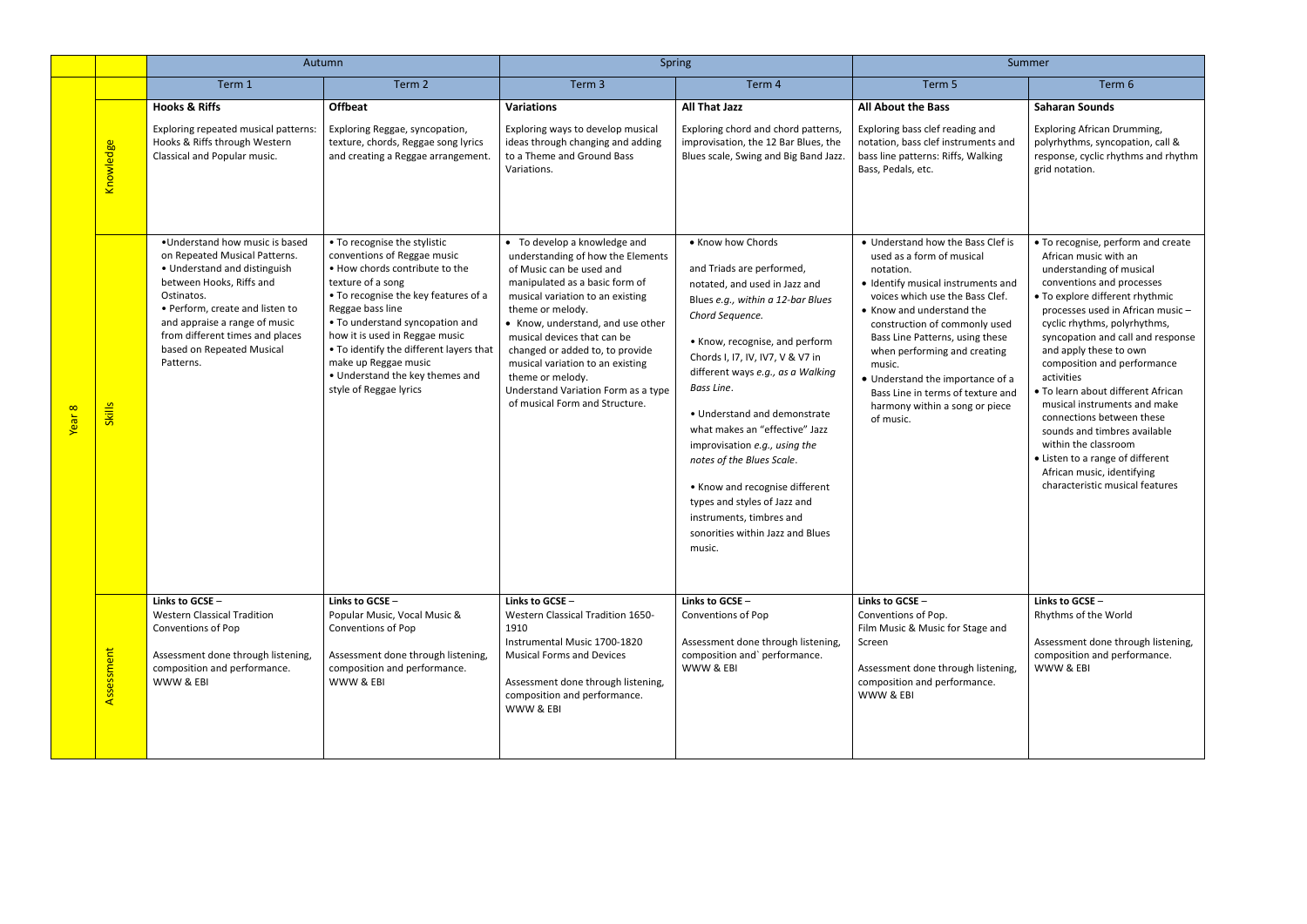| Summer                                                                                                                               |        |  |  |  |  |  |
|--------------------------------------------------------------------------------------------------------------------------------------|--------|--|--|--|--|--|
| Term 5                                                                                                                               | Term 6 |  |  |  |  |  |
| <b>Popular Songs &amp; Covers</b>                                                                                                    |        |  |  |  |  |  |
| Exploring popular songs: Hooks & Riffs, Lyrics, Structure & Melody,<br>Covers and Musical Arrangements.                              |        |  |  |  |  |  |
|                                                                                                                                      |        |  |  |  |  |  |
|                                                                                                                                      |        |  |  |  |  |  |
|                                                                                                                                      |        |  |  |  |  |  |
|                                                                                                                                      |        |  |  |  |  |  |
|                                                                                                                                      |        |  |  |  |  |  |
| . Understand the different textural and structural elements of a<br>song/popular song.                                               |        |  |  |  |  |  |
| . Understand and use the different musical information given on a lead<br>sheet in creating a Musical Arrangement of a Popular Song. |        |  |  |  |  |  |
|                                                                                                                                      |        |  |  |  |  |  |
|                                                                                                                                      |        |  |  |  |  |  |
|                                                                                                                                      |        |  |  |  |  |  |
|                                                                                                                                      |        |  |  |  |  |  |
|                                                                                                                                      |        |  |  |  |  |  |
|                                                                                                                                      |        |  |  |  |  |  |
| Links to GCSE -<br>Conventions of Pop                                                                                                |        |  |  |  |  |  |
| Assessment done through listening, composition and performance.<br>WWW & EBI                                                         |        |  |  |  |  |  |
|                                                                                                                                      |        |  |  |  |  |  |
|                                                                                                                                      |        |  |  |  |  |  |
|                                                                                                                                      |        |  |  |  |  |  |

|        |                        |                                                                                                                                                                                                                                                      | Autumn                                                                                                                                                                                                                                                                                                                                                                                                                                                                                                                            | Spring                                                                                                                                                                                                                                                                                                                                                                                                                                                                |                                                                                                                                                                                                      | Summer                                                                                                                                                                                                    |        |
|--------|------------------------|------------------------------------------------------------------------------------------------------------------------------------------------------------------------------------------------------------------------------------------------------|-----------------------------------------------------------------------------------------------------------------------------------------------------------------------------------------------------------------------------------------------------------------------------------------------------------------------------------------------------------------------------------------------------------------------------------------------------------------------------------------------------------------------------------|-----------------------------------------------------------------------------------------------------------------------------------------------------------------------------------------------------------------------------------------------------------------------------------------------------------------------------------------------------------------------------------------------------------------------------------------------------------------------|------------------------------------------------------------------------------------------------------------------------------------------------------------------------------------------------------|-----------------------------------------------------------------------------------------------------------------------------------------------------------------------------------------------------------|--------|
|        |                        | Term 1                                                                                                                                                                                                                                               | Term 2                                                                                                                                                                                                                                                                                                                                                                                                                                                                                                                            | Term 3                                                                                                                                                                                                                                                                                                                                                                                                                                                                | Term 4                                                                                                                                                                                               | Term 5                                                                                                                                                                                                    | Term 6 |
|        | <mark>Knowledge</mark> | <b>Soundtracks</b><br>Exploring Film music, Leitmotifs,<br>The James Bond Film Music,<br>Motifs, Mood and Sound Effects.                                                                                                                             | <b>Exploring Global Computer and Video</b><br><b>Game Music</b><br>Exploring character themes and development,<br>Ground themes and sound effects in Computer<br>and Video Game music.                                                                                                                                                                                                                                                                                                                                            | <b>New Directions</b><br>Exploring ways to develop music<br>from small ideas in 2oth Century<br>Music: Minimalism, Serialism.                                                                                                                                                                                                                                                                                                                                         | <b>Musicals</b><br>Exploring the songs of Music<br>Theatre: Lyrics, Structure &<br>Melody.                                                                                                           | <b>Popular Songs &amp; Covers</b><br>Exploring popular songs: Hooks & Riffs, Lyrics, Structure &<br>Covers and Musical Arrangements.                                                                      |        |
| Year 9 | <b>Skills</b>          | • How music can enhance the<br>visual images and dramatic impact<br>of film and can reflect the<br>emotional and narrative messages<br>of the drama.<br>• How timing is a crucial factor in<br>the composition and performance<br>of music for film. | . Understand the various ways in which music<br>is used within a range of computer and video<br>games from different times.<br>· Understand, describe and use common<br>compositional and performance features used<br>in computer and video game music.<br>• Understand how to vary, adapt and change a<br>melody (character theme) for different<br>atmospheres/scenarios.<br>• Understand the importance of sound effects<br>and how these are used at certain cues to<br>enhance gameplay within a computer or video<br>game. | · Understand changes in twentieth<br>century music and how composers<br>'broke away' from late-Romantic<br>ideals.<br>• Understand that twentieth<br>century music consisted of many<br>different types, styles, movements<br>and genres.<br>• Understand and demonstrate<br>how minimalist composers<br>develop pieces from small starting<br>points.<br>• Know and demonstrate the<br>compositional and serialism<br>techniques used by expressionist<br>composers. | • Understand the origins of the<br>musical.<br>• Understand and recognize the<br>common elements of a musical.<br>• To learn about different styles of<br>songs commonly used in musical<br>theatre. | • Understand the different textural and structural elemen<br>song/popular song.<br>• Understand and use the different musical information gi<br>sheet in creating a Musical Arrangement of a Popular Song |        |
|        | Assessment             | Links to GCSE -<br>Film Music & Music for Stage and<br>Screen<br>Assessment done through<br>listening, composition and<br>performance.<br>WWW & EBI                                                                                                  | Links to GCSE -<br>Film Music (Video Game Music)<br>Assessment done through listening,<br>composition and performance.<br>WWW & EBI                                                                                                                                                                                                                                                                                                                                                                                               | Links to GCSE -<br>Conventions of Pop & Musical<br>Theatre<br>Assessment done through<br>listening, composition and<br>performance.<br>WWW & EBI                                                                                                                                                                                                                                                                                                                      | Links to GCSE -<br>Conventions of Pop & Musical<br>Theatre<br>Assessment done through<br>listening, composition and<br>performance.<br>WWW & EBI                                                     | Links to GCSE -<br>Conventions of Pop<br>Assessment done through listening, composition and perfo<br>WWW & EBI                                                                                            |        |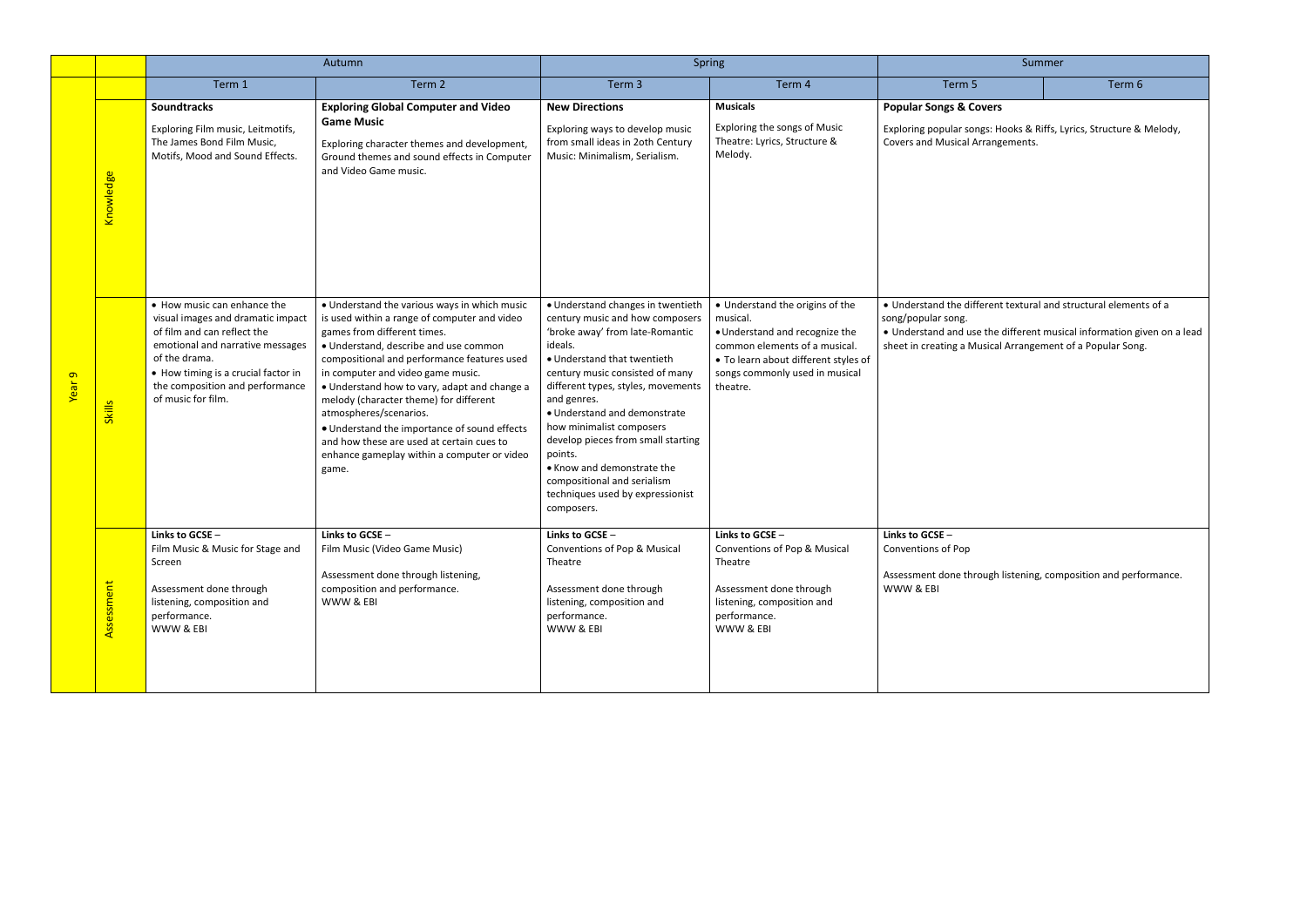|         |               | Autumn                                                                                                                                                                                                                                                                                                                                                                                                                                                                                                                                                                                                                                                                                                                                                                      |        | Spring                                                                                                                                                                                                                                                                                                                                                                                                                                                                                                                                                                                                                                                                                                                        |        | Summer                                                                                                                                                                                                                                                                                                                                                                                                                                                                                                                                                                                                                                                                                                                                                                                                                                                                                                                                                                                                                                                                                                                                                 |                                                                                                                                                 |
|---------|---------------|-----------------------------------------------------------------------------------------------------------------------------------------------------------------------------------------------------------------------------------------------------------------------------------------------------------------------------------------------------------------------------------------------------------------------------------------------------------------------------------------------------------------------------------------------------------------------------------------------------------------------------------------------------------------------------------------------------------------------------------------------------------------------------|--------|-------------------------------------------------------------------------------------------------------------------------------------------------------------------------------------------------------------------------------------------------------------------------------------------------------------------------------------------------------------------------------------------------------------------------------------------------------------------------------------------------------------------------------------------------------------------------------------------------------------------------------------------------------------------------------------------------------------------------------|--------|--------------------------------------------------------------------------------------------------------------------------------------------------------------------------------------------------------------------------------------------------------------------------------------------------------------------------------------------------------------------------------------------------------------------------------------------------------------------------------------------------------------------------------------------------------------------------------------------------------------------------------------------------------------------------------------------------------------------------------------------------------------------------------------------------------------------------------------------------------------------------------------------------------------------------------------------------------------------------------------------------------------------------------------------------------------------------------------------------------------------------------------------------------|-------------------------------------------------------------------------------------------------------------------------------------------------|
|         |               | Term 1                                                                                                                                                                                                                                                                                                                                                                                                                                                                                                                                                                                                                                                                                                                                                                      | Term 2 | Term 3                                                                                                                                                                                                                                                                                                                                                                                                                                                                                                                                                                                                                                                                                                                        | Term 4 | Term 5                                                                                                                                                                                                                                                                                                                                                                                                                                                                                                                                                                                                                                                                                                                                                                                                                                                                                                                                                                                                                                                                                                                                                 | Term 6                                                                                                                                          |
| Year 10 | Knowledge     | <b>My Music</b><br>Students will research their own instruments, including other musicians who perform<br>on the same instrument                                                                                                                                                                                                                                                                                                                                                                                                                                                                                                                                                                                                                                            |        | <b>Film Music</b><br>Students should study a range of music used for films including:<br>• music that has been composed specifically for a film<br>• music from the Western Classical tradition that has been used within a<br>film<br>• music that has been composed as a soundtrack for a video game                                                                                                                                                                                                                                                                                                                                                                                                                        |        | <b>Popular Music</b><br>Students should study a range of popular music from the 1950s to the<br>present day, focussing on:<br>. Rock 'n' Roll of the 1950s and 1960s<br>• Rock Anthems of the 1970s and 1980s<br>. Pop Ballads of the 1970s, 1980s and 1990s . Solo Artists from 1990 to<br>the present day                                                                                                                                                                                                                                                                                                                                                                                                                                                                                                                                                                                                                                                                                                                                                                                                                                            |                                                                                                                                                 |
|         | <b>Skills</b> | Students study the capabilities and limitations of their instrument, voice or technology<br>including:<br>• its range and characteristic timbre<br>• the techniques required to play it and any techniques that are specific to it<br>• how it might be used in different genres<br>• what type of ensembles it might be used in<br>• how its use is influenced by context and culture.<br>Students will practise and learn to perform one or more piece(s) for their instrument of<br>an appropriate level of difficulty.                                                                                                                                                                                                                                                  |        | Students should study how composers create music to support, express,<br>complement and enhance:<br>• a mood or emotion being conveyed on the screen<br>• a significant character(s) or place<br>• specific actions or dramatic effects.<br>Students should study and understand how composers use music<br>dramatically and expressively through a variety of musical elements and<br>compositional devices, including:<br>• instruments and timbre<br>• pitch and melody<br>• rhythm and metre<br>$\bullet$ tempo<br>· dynamics, expression and articulation<br>• texture<br>• structure and phrasing<br>• harmony and tonality<br>• repetition, ostinato, sequence and imitation<br>• ornamentation<br>· motif, leitmotif. |        | Students should study and demonstrate an understanding of:<br>• vocal and instrumental techniques within popular music<br>• how voices and instruments interact within popular music<br>• the development of instruments in popular music over time<br>• the development and impact of technology over time<br>• the variety and development of styles within popular music over time<br>• the origins and cultural context of the named genres of popular music<br>• the typical musical characteristics, conventions and features of the<br>specified genres.<br>Students should study and understand how composers of popular music<br>use and develop musical elements and compositional devices, including:<br>• instruments and timbre (acoustic and electric)<br>• pitch and melody (including bass lines and riffs)<br>• rhythm and metre<br>$\bullet$ tempo<br>• dynamics, expression and articulation • texture<br>• structure and phrasing<br>• harmony and tonality<br>· dynamics, expression and articulation<br>• ornamentation<br>• repetition, ostinato and sequence<br>• technology including amplification and recording techniques. |                                                                                                                                                 |
|         | Assessment    | The piece(s) should reflect the learner's ability and allow them to demonstrate enough<br>skill and technique to access the marking criteria.<br>The part played by the learner should not generally be doubled by any other part.<br>The performance can be one of the following:<br>• the student performing alone<br>• the student accompanied by a live or pre-recorded part<br>• a piece for a group in which the learner plays a significant part<br>Students will compose a piece of their choice. This can be:<br>• an unaccompanied solo piece<br>• an accompanied solo piece<br>· an ensemble piece<br>• in a genre of the learner's choosing.<br>This is ongoing throughout the course and needs to be submitted for assessment in<br>the Spring Term of Year 11 |        | Students should have some knowledge of:<br>• how music can develop and/or evolve during the course of a film or<br>video game<br>• the resources that are used to create and perform film and video<br>soundtracks, including the use of technology<br>• the names of composers of music for film and/or video games.<br>This will be assessed through Listening tests/exams                                                                                                                                                                                                                                                                                                                                                  |        | Students should have knowledge of:<br>each genre<br>• the changing nature of song structure<br>• the growth of the popular music industry<br>This will be assessed through Listening tests/exams                                                                                                                                                                                                                                                                                                                                                                                                                                                                                                                                                                                                                                                                                                                                                                                                                                                                                                                                                       | • names of solo artists and groups who composed and/or performed in<br>• the historical and social context of the named genres of popular music |